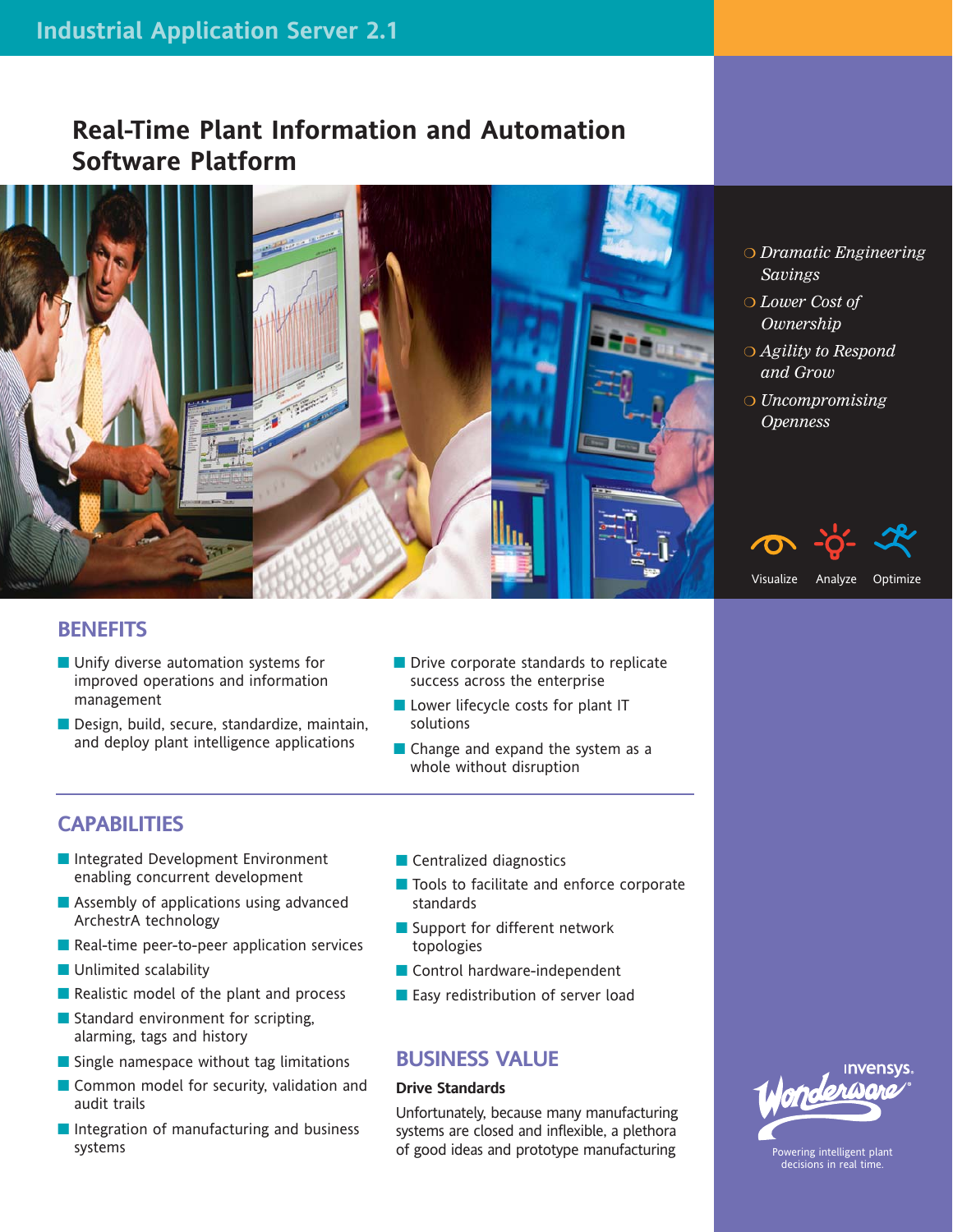processes developed by corporate engineering departments to improve plant performance never make it to operating plants. Why not? Because it is hard to transfer this engineering work and scale up to a full-size plant.

Systems utilizing the Industrial Application Server can initially be rolled out as part of a pilot program, with minimal investment, so that manufacturers can see how much time and money can be saved in the manufacturing process. The engineering work can then be easily re-used and applications can be assembled, tested and redeployed across the entire organization. As new capabilities are incorporated, synchronization across all systems is a snap.

#### **Enterprise-Wide Integration**

The Wonderware Industrial Application Server provides one platform that can connect both business and plant-floor systems and applications. What's more, companies can achieve this complete enterprise integration without replacing their existing hardware or software or rewriting applications.

Today, application servers are commonly used in IT systems to run business logic, manage data storage and provide information to client computers, but are not built to meet the demanding needs of real-time plant-floor systems that store or manage data related to plant operations. Wonderware has overcome these limitations and provides an industrialized version of an application server specifically built for the manufacturing environment.

#### **Lowest Total Lifecycle Costs**

The Wonderware Industrial Application Server introduces a new era in engineering productivity and scalability for industrial automation applications. It provides a framework for simplifying the development, deployment, maintenance and administration of distributed automation applications. It also enables manufacturers, OEMs and system integrators (SIs) to:

- Develop applications that realistically model the components of a plant or facility;
- decrease engineering, ownership and maintenance costs for information and automation systems; and
- Create systems that evolve as the company's needs for increased monitoring and MES functionality emerge.

### **APPLICATION**

#### **HMI and Supervisory**

For HMI and Supervisory systems, the Wonderware Industrial Application Server combines the flexibility of a peer-to-peer architecture with the power to implement global changes across an entire organization in minutes. Benefits include:

- **Freedom to maximize productivity by re**architecting your system;
- $\blacksquare$  The ability to create and widely distribute HMI applications;
- Significant savings by reusing application engineering across multiple plants;
- **Easy system management and expansion;** and
- **Accommodations for frequent system** changes and maintenance.



*Common SCADA Software Platform*

#### **SCADA**

The Industrial Application Server's distributed peer-to-peer architecture, re-usable templates, and remote deployment and maintenance capabilities make supporting SCADA applications remarkably efficient. Large oil & gas, powerdistribution and water/wastewater systems are easier to manage as a result of the Industrial Application Server's impressive scalability.

It also optimizes network communications over slow and intermittent networks, which significantly enhances application deployment and communications.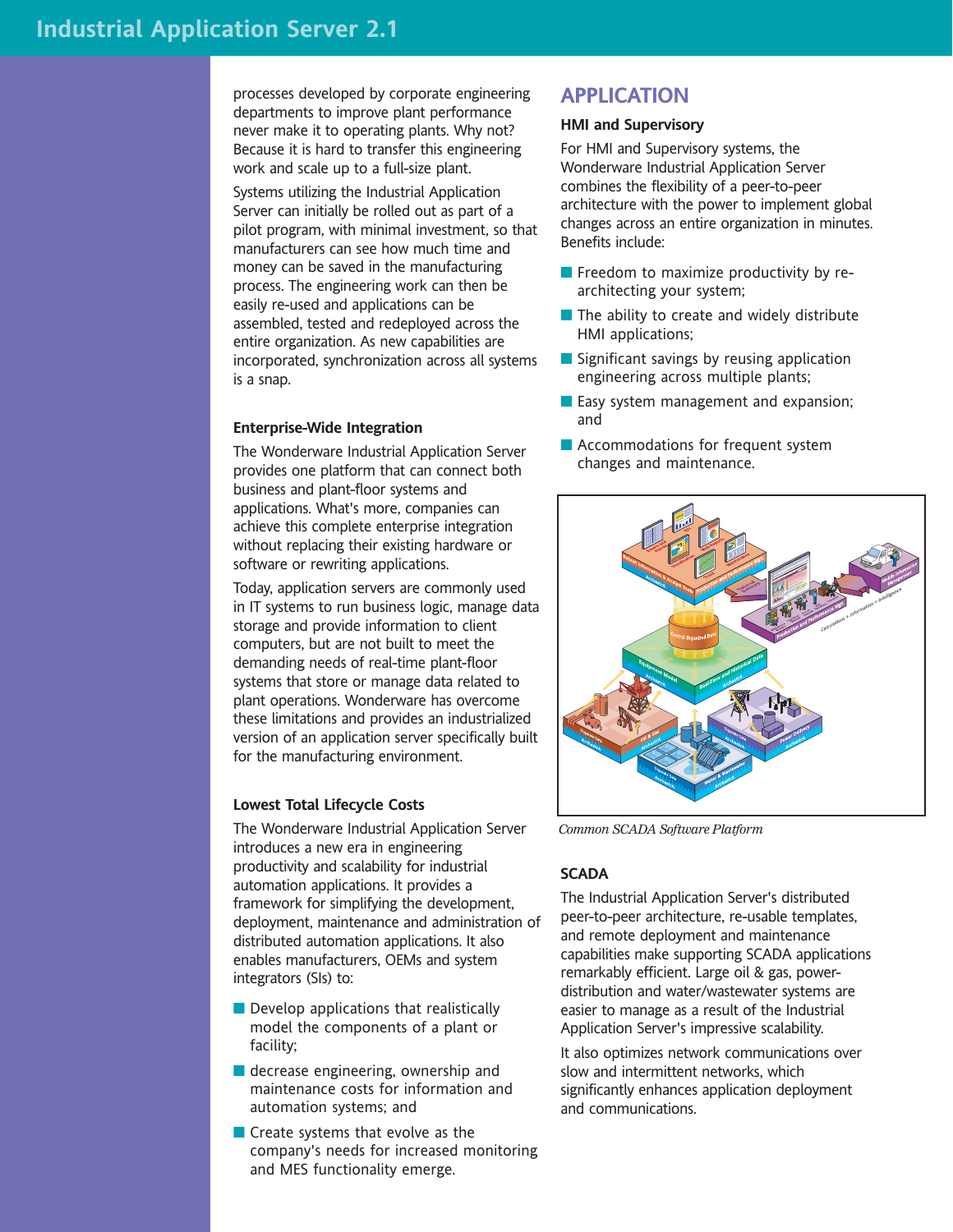#### **Production and Performance Management**

Designed to increase your ability to improve production and performance management, the Wonderware Industrial Application Server can empower you to:

- Quickly create OEE (overall equipment efficiency) calculations for your existing equipment templates;
- Define downtime definitions; and
- Easily add production counters.

Because the plant equipment is already defined as part of a common plant model in the Industrial Application Server, these calculations can be easily added when needed.

Benefits include the ability to:

- **Add MES functions without purchasing** large software applications;
- **Build on existing supervisory functionality;**
- **Make proactive system modifications; and**
- **Positively contribute to the bottom line.**



*Production and Performance Management*

# **PLATFORM FOR REAL-TIME PLANT INFORMATION AND AUTOMATION MANAGEMENT**

#### **Realistic Model of the Plant and Process Applications for More Intuitive Application Development**

Wonderware's Industrial Application Server provides significantly more flexibility and power than tag-based development products as a

result of its more intuitive and simplified approach to developing supervisory and information management applications.

In order to streamline project development, the Wonderware Industrial Application Server provides Application Object Templates, which represent:

- Devices such as pumps, conveyers, valves, control loops, PLCs or plant equipment; and
- **Processes like calculations, sequences,** database triggers or workflows.

These templates can be linked and combined to form more complex structures. Furthermore, entire plant areas can be configured, with associated alarming and security. One component builds upon another, with the ability to define, configure, monitor and manage all information and aspects of the operation.



*InTouch HMI Integration*

#### **Single Namespace and No Tag Limit for Unlimited Growth**

Systems based on the Wonderware Industrial Application Server can scale from a single computer to a system of hundreds of nodes, all the way up to 1 Million I/O!

With the Wonderware Industrial Application Server:

- **Development is performed within the** ArchestrA Integrated Development Environment (IDE);
- There is one secure global namespace for all process data;
- **Application creation is a drag-and-drop** process using advanced but easy-to-use ArchestrA Object Templates;
- Objects are organized according to the plant model;

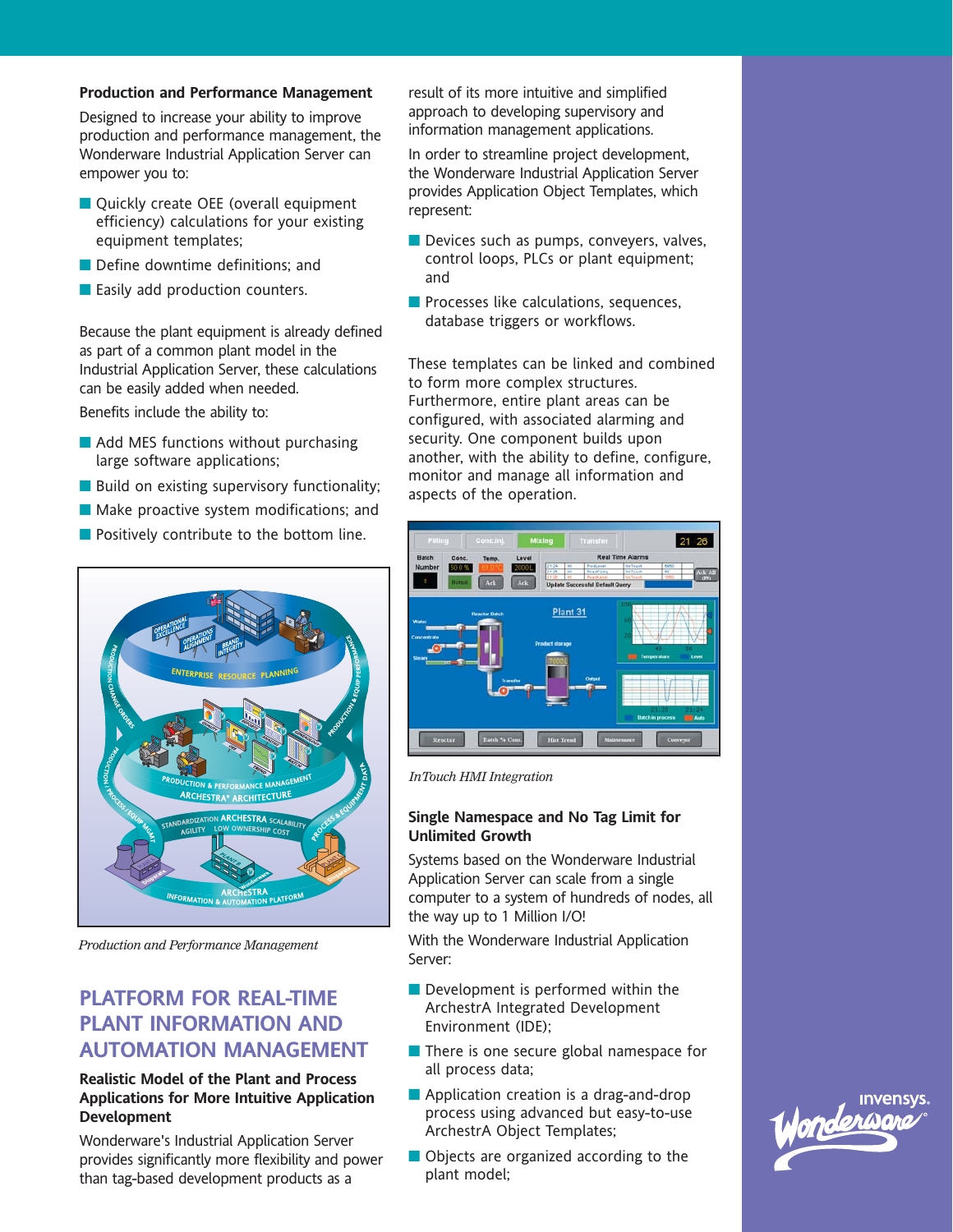- Configuration is stored in one central location; and
- **Applications easily deploy to servers in a** scalable computing architecture.

#### **Common Security Model, Validation and Audit Trail for Regulated Industries**

The Industrial Application Server provides data security at the lowest possible level of granularity and extends the Microsoft Windows security model down to the physical equipment layer. Security permissions are maintained at the device or object level and are easily configured from the IDE.

Operator actions can be verified by password or by supervisor. Change management is also enforced with a complete audit trail. The Industrial Application Server's approach to security is ideal for industrial applications that are impacted by FDA 21 CFR

Part 11 requirements and other regulations issued from governmental agencies.



#### **Integrate the Manufacturing World with the IT World for Complete Enterprise Automation**

The Industrial Application Server provides data integration capability and communications security needed to tie all of your islands of automation together. In today's economy, it's difficult to justify funding to change out your existing control system, even if your purpose in doing so is to integrate plant and business data. Fortunately, with the Wonderware Industrial Application Server, you don't need to replace your system to enjoy the benefits of enterprise integration.

#### **Control Hardware Independence and Unrivaled Device Integration**

Wonderware, together with greater than 100 third-party companies, offers a large selection of 32-bit I/O Servers for hundreds of the most popular control devices, PLCs, RTUs and DCSs — including Rockwell, Siemens, GE, Schneider, Foxboro, Fisher-Rosemont, Honeywell and more.

#### **Reduce Costs with Centralized Diagnostics and Maintenance**

With the Wonderware Industrial Application Server, you can modify portions of applications and perform maintenance without bringing the entire system down. The result is decreased maintenance costs and the ability to quickly and cost-efficiently respond to changes or problems. In addition, new plant equipment and workstations can be easily added without disrupting the rest of the line or plant.

#### **Resolve Problems Quickly with Remote System-Wide Diagnostics**

Any workstation on the network - local or remote - can be equipped and configured to view the status of the entire system.

System diagnostics include the status of the following on all workstations and servers in the Industrial Application Server network:

- System communications;
- **Historian functions:**
- Supervisory application functions; and
- **Computer and network health.**

All personnel can utilize a common, familiar administration toolset.

| Trees                                                                                                                                                                                                                                                                                                                                                                                                                                                                                            | E Stether Grandwin Hassare<br>IT is the common tractor                                                                                                                                                                                                                                                                                                                                       |                                                                                                                                                                                                                                                                                                                         |                                                                                                                                                                                                                                                                                                                                                                                                                                                                                                                                                                                                                                                                                                                                                                                                                                                                                                                                                                                                                                                                                                         |        |
|--------------------------------------------------------------------------------------------------------------------------------------------------------------------------------------------------------------------------------------------------------------------------------------------------------------------------------------------------------------------------------------------------------------------------------------------------------------------------------------------------|----------------------------------------------------------------------------------------------------------------------------------------------------------------------------------------------------------------------------------------------------------------------------------------------------------------------------------------------------------------------------------------------|-------------------------------------------------------------------------------------------------------------------------------------------------------------------------------------------------------------------------------------------------------------------------------------------------------------------------|---------------------------------------------------------------------------------------------------------------------------------------------------------------------------------------------------------------------------------------------------------------------------------------------------------------------------------------------------------------------------------------------------------------------------------------------------------------------------------------------------------------------------------------------------------------------------------------------------------------------------------------------------------------------------------------------------------------------------------------------------------------------------------------------------------------------------------------------------------------------------------------------------------------------------------------------------------------------------------------------------------------------------------------------------------------------------------------------------------|--------|
| ArchestrA System Management Console<br>-5 IndustrialSQL Server<br>B Mark14<br>(i) (P., 101ari.) 4<br>and Management Console<br>Configuration Editor<br><b>K-B System Configuration</b><br><b>IR-E-3 Public Groups</b><br>(a) 3 Private Groups<br><b>III</b> Platform Manager<br>all <sup>y</sup> WaterCenco admirato stor?<br><b>El Log Vever</b><br><b>Co</b> Default Group<br>10 Local<br><b>Els</b> WaterCreng<br>Opened Log Files<br><b>BL DAServer Manager</b><br>5 Galaxy Database Manager | Thread ID Log Fing<br>tedio<br>269<br>388<br><b>Info</b><br>Irdo.<br>1724<br>Info<br>2144<br>Info<br>2144<br><b>Infu</b><br>2144<br><b>trés</b><br>2144<br>tehn<br>2144<br>100%<br>2144<br>tréo.<br>2544<br><b>b</b> Va<br>2168<br>146<br>1962<br>Info<br>1952<br>1724<br>tréu<br>byfu<br>268<br><b>Info</b><br>1972<br>1992<br>146<br>tréo<br>1800<br>700<br>tréo<br>Жó<br><b>Info</b><br>u | Component<br><b>LEWNOWN</b><br><b>LINENCAMIN</b><br><b>Navnihar</b><br><b>INTSPT</b><br><b>INTSPT</b><br><b>INTSPT</b><br><b>INTSPT</b><br>INTSPT<br><b>INTSPT</b><br><b>INTSPT</b><br>WC<br>10 <sup>2</sup><br>HD.<br><b>AlamPlg</b><br>WC.<br>asite<br>xxSecurity<br><b>LINOVANI</b><br>xxSecurity<br><b>VISHOARA</b> | Message<br>WHAL - using "AlarmLet.dl"<br>WNAL - Loaded Alarmi st CLL "Alarmi st. dl" version "8.0"<br>Connected to Provider "IGalaxy"<br>Faled to advise item "TK400.SackwadtRequired" for Access Name "I<br>Faled to advise item "TK400.ServiceCmd" for Access Name "Galaxy"<br>Faled to advise item "TK400.Backwashing" for Access Name "Galaxy<br>Faled to advise item "TK400.BackwashCmd" for Access Name "Galaxi<br>Faled to advise item "TK400. Service" for Access Name "Galaxy"<br>Faled to advise item "TK400 Manual" for Access Name "Galaxy"<br>Faled to advise item "TK400 ManualCrud" for Access Name "Galaxy"<br>WC shutting down<br>InTouch Historical Data Server shutting down<br>Historical Data Utility shutting down<br>Provider '\Galaxy' is disconnected.<br>WC shutting down<br>IDE Closed<br>User Login: Liser Name: administrator, User full name: , Node name:<br>Wonderware SSC - Version 7,0,100,1 (3:11.1) (2:14.1) (3:5.0.97)<br>User Login: User Name: Johnk, User full name: John Kratewski, Node<br>they togin: they Name: administrator, they full name: ; Node name: | ٠<br>횐 |

*Remote System Maintenance*

#### **Cut Down on Travel Costs with Remote Software Deployment**

Plant personnel can easily deploy and manage their automation applications over large distributed networks from the Industrial Application Server's IDE, making the chore of individually installing and maintaining the same application on every PC in the system a thing of the past. The Industrial Application Server also significantly decreases the deployment costs associated with project commissioning, upgrades and expansions.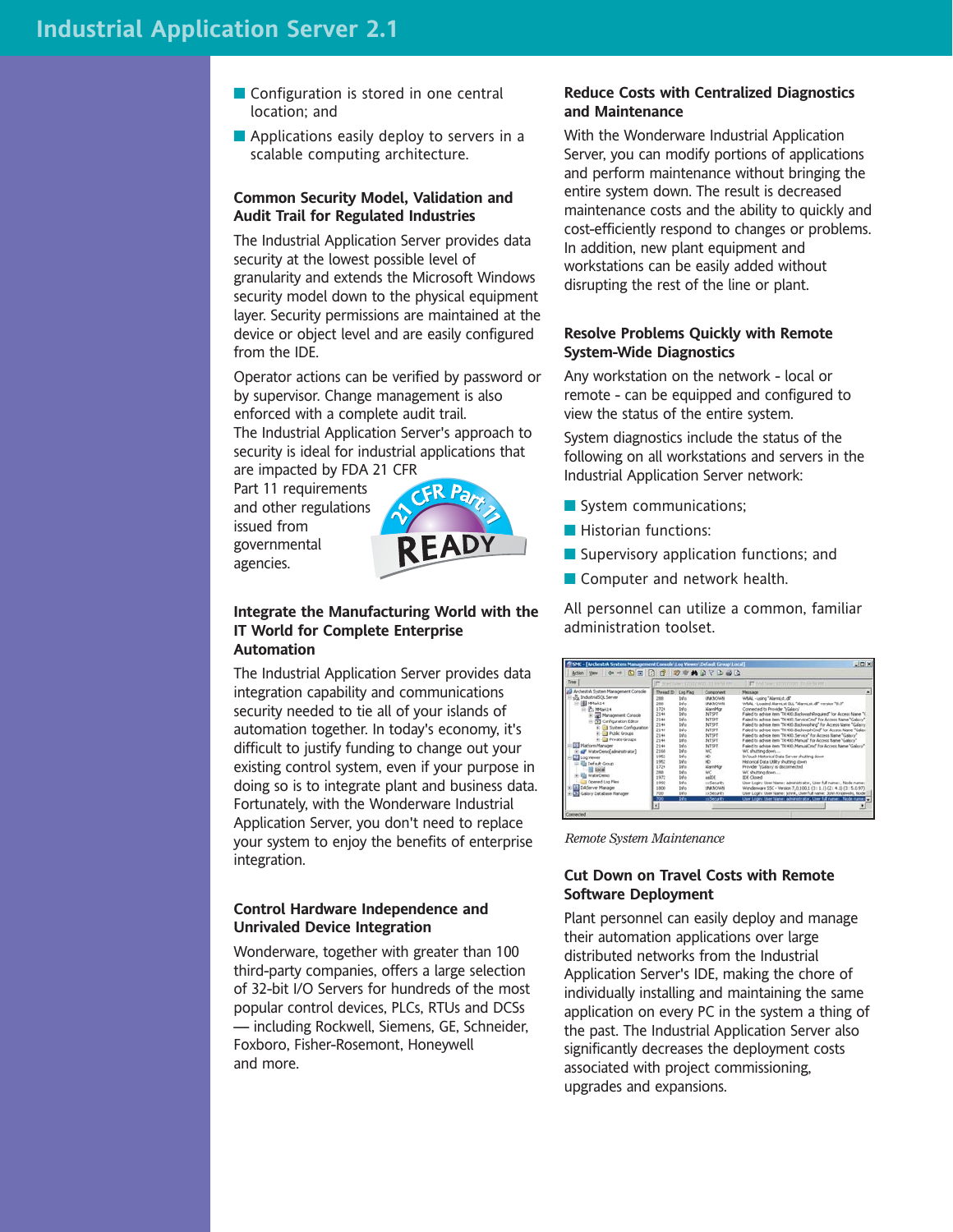#### **Save on Hardware by Using Standard PCs for Industrial Applications**

Assembling a network of low-cost, off-the-shelf PCs is easy because of the robustness provided by Wonderware software. Because of its distributed nature and common services, the Industrial Application Server does not require expensive server-class or fault-tolerant computers to enable a robust industrial application.

#### **Cost-Effective Redundancy for Critical Applications**

Using Wonderware software,

- A supervisory node can be backed up by another computer;
- $\blacksquare$  Two supervisory nodes can back each other up; and
- Redundant PLC communication paths can be easily defined.

All of this is possible without complicated scripting and programming.

# **TEMPLATE-BASED, STANDARDS-DRIVEN DEVELOPMENT**

#### **Easier Application Creation with ArchestrA Object Technology**

With the Industrial Application Server, all the tags, I/O, alarm, historical collection, supervisory scripting and security configuration are stored within an ArchestrA Application Object. This makes the application easier to maintain as all the logic and configuration related to the object is stored in one location.



*Engineering Re-use Through Application Components*

The Industrial Application Server enables quick and simple creation of these objects by deriving them from templates. These templates can even be set up to automatically associate specific I/O references to the PLC registers based on the object name.

These ArchestrA Application Objects can be easily built, replicated and assembled, drastically reducing engineering setup and deployment costs, while reducing system startup time and risk.

You can also adapt and extend your development environment with application object plug-ins. To find plug-ins that are appropriate for your specific application, go to www.archestra.biz.

#### **Improve Your Productivity with the Integrated Development Environment**

Industrial Application Server solutions are developed using the ArchestrA IDE, which is delivered as part of the FactorySuite  $A^2$ Development License.



**Invensys** 

*Plant Model View*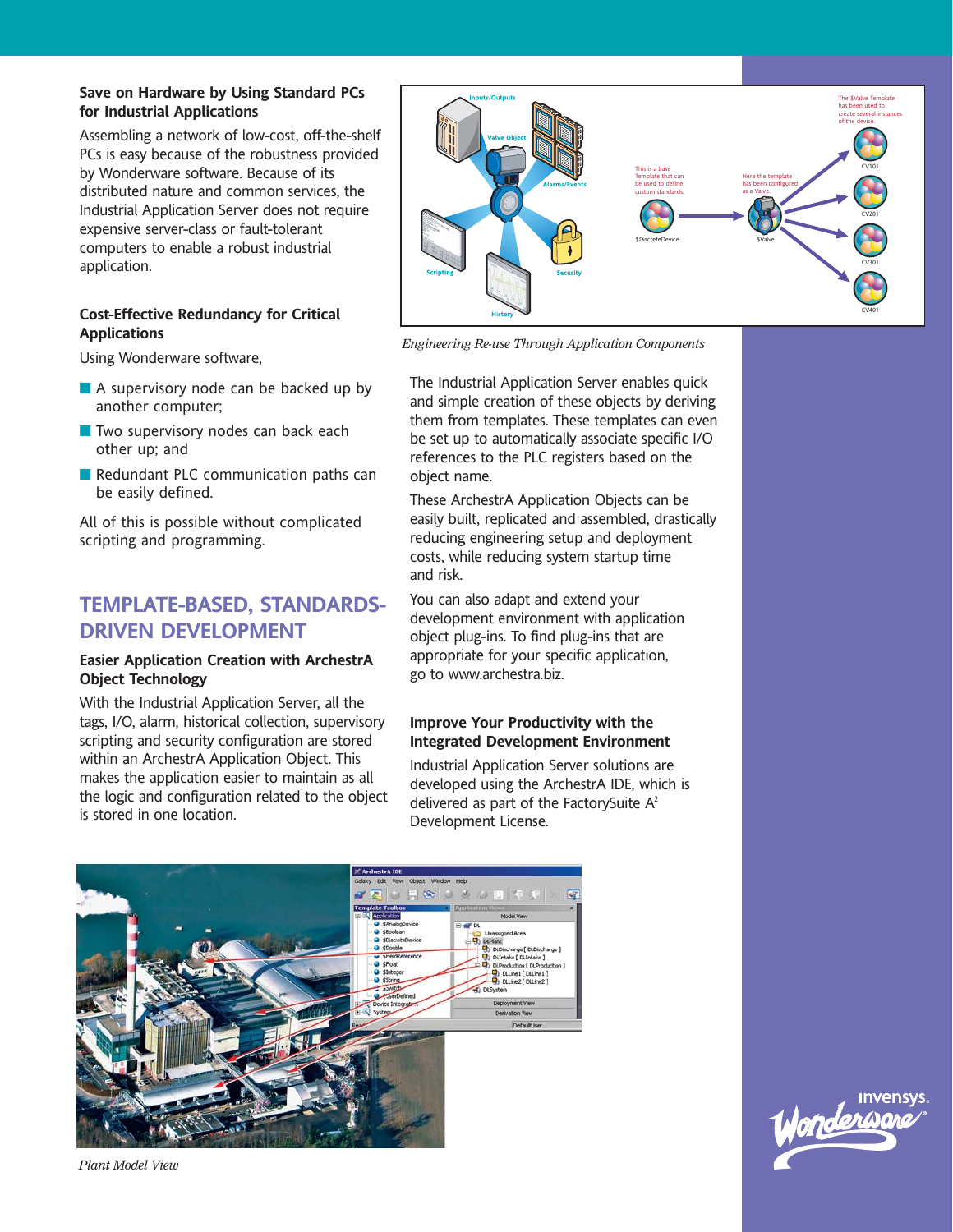#### The ArchestrA IDE:

- Generates all the application code required for a running an application, based on templates that encapsulate best practices;
- **Automatically deploys applications to** nodes without the need to physically install the software on each computer.

The ArchestrA IDE also synchronizes the application with the plant or facility model so that the model accurately represents the actual application that is delivered. In addition to its visual interfaces, the powerful IDE provides built-in script editors and a class browser to enable developers to view, modify and customize applications.

#### **Facilitate Developer Collaboration with the ArchestrA IDE**

Developers can collaborate on projects and share assets using the multi-developer capabilities provided by the ArchestrA IDE. In addition, companies can leverage engineering resources in multiple locations by allowing multiple engineers to work simultaneously on the same project. To achieve this collaborative approach, the IDE uses efficient check-in/checkout procedures and provides an audit trail of revision history for each object.

#### **Decrease Maintenance Costs with Centralized Visualization Management**

For process visualization, the Industrial Application Server leverages Wonderware's award-winning InTouch human-machine interface (HMI) software. The InTouch HMI leverages the common automation services and distributed architecture of the Industrial Application Server. Thus, existing InTouch users can benefit from the Industrial Application Server's:

- Security model;
- Component architecture;
- **Application logic;**
- Scalability;
- Diagnostics; and
- Networked namespace.

#### **Leverage the Powerful Scripting Capabilities of Microsoft .NET Technology**

Wonderware's Industrial Application Server supports and extends Wonderware's QuickScript function with QuickScript.NET, an easy-to-use scripting language that supports almost any data type.

QuickScript.NET offers:

- Scripting functions that can be created in other .NET development environments such as Microsoft's VisualStudios.NET
- Deterministic execution orders and data traceability required for critical automation environments; and
- Compatibility with existing InTouch QuickScript functions, enabling re-use of existing engineering work

#### **Immediately Deliver Information to the Historian with Object Templates**

The Industrial Application Server automatically configures and pushes data to the IndustrialSQL Server historian to enable immediate data logging and delivery of plant information.

Historical logging requirements are defined within each ArchestrA Application Object template and are an integral part of that object. With the addition of the Industrial Application Server, it's much simpler to configure and maintain the plant historian.



*Powerful Distributed Alarming*

#### **Enterprise-Wide Reporting Using the Distributed Alarm Sub-System**

The Industrial Application Server supports a fully distributed alarm sub-system, which greatly improves the quality of alarm information, while reducing system configuration time. This powerful alarm sub-system supports multiple alarm-acknowledgement models for easy viewing and management of alarm conditions.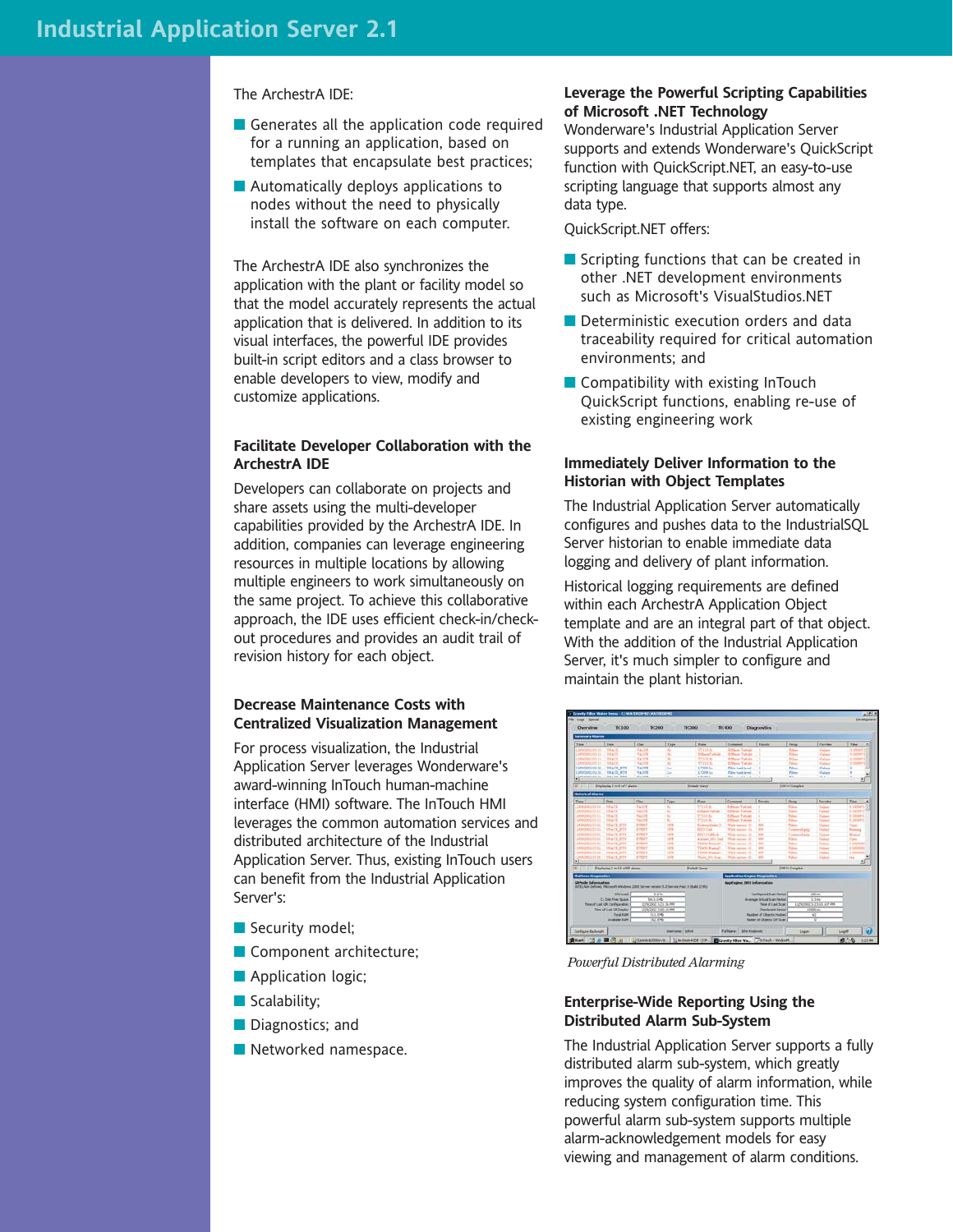#### **Facilitate and Enforce Corporate Standards to Improve Business Processes**

The Industrial Application Server provides the ability to securely encapsulate intellectual property as templates that can be used in any automation or information application across the enterprise. This capability enables manufacturers to quickly identify successful processes and operations, and re-implement them across the company in multiple locations.

In addition, the outstanding scalability of applications created with Wonderware software makes it possible to introduce new projects as prototypes on a single computer initially, and then quickly scale up to an extremely efficient and powerful multi-node system.



*Change Network Topology at Any Time*

# **FAST CHANGE MANAGEMENT**

The Wonderware Industrial Application Server can decrease the lifecycle costs of owning and maintaining automation applications, while extending the useful lifespan of automation systems.

#### **You Dictate the Ideal Network Topology for Your Project**

The Industrial Application Server provides users with complete flexibility in architecture choices, both during the initial system design phase and throughout the lifetime of an installed system. You can select one topology initially and then switch to another if new information indicates that a different topology will work better.

#### **Distribute the Load with Flexible Redeployment**

Using the Industrial Application Server, an application running on a single computer can be re-distributed across several computers using easy drag-and-drop techniques. As a result, plant personnel can effectively respond to demands for increased performance, capacity expansion and retrofits without being constrained by prior application deployment decisions.

#### **Your System Warrants the Flexibility, Agility and Peak Performance Offered by the Industrial Application Server**

In essence, the Wonderware Industrial Application Server provides companies with the agility and flexibility to cost-effectively respond to changes in automation system requirements, while protecting initial engineering investments.

At Wonderware, we acknowledge that you should have the power to run your automation and information projects as you see fit without being constrained by software limitations. So we make it our mission to give you the flexibility, agility and performance you need to get your job done, and done right.